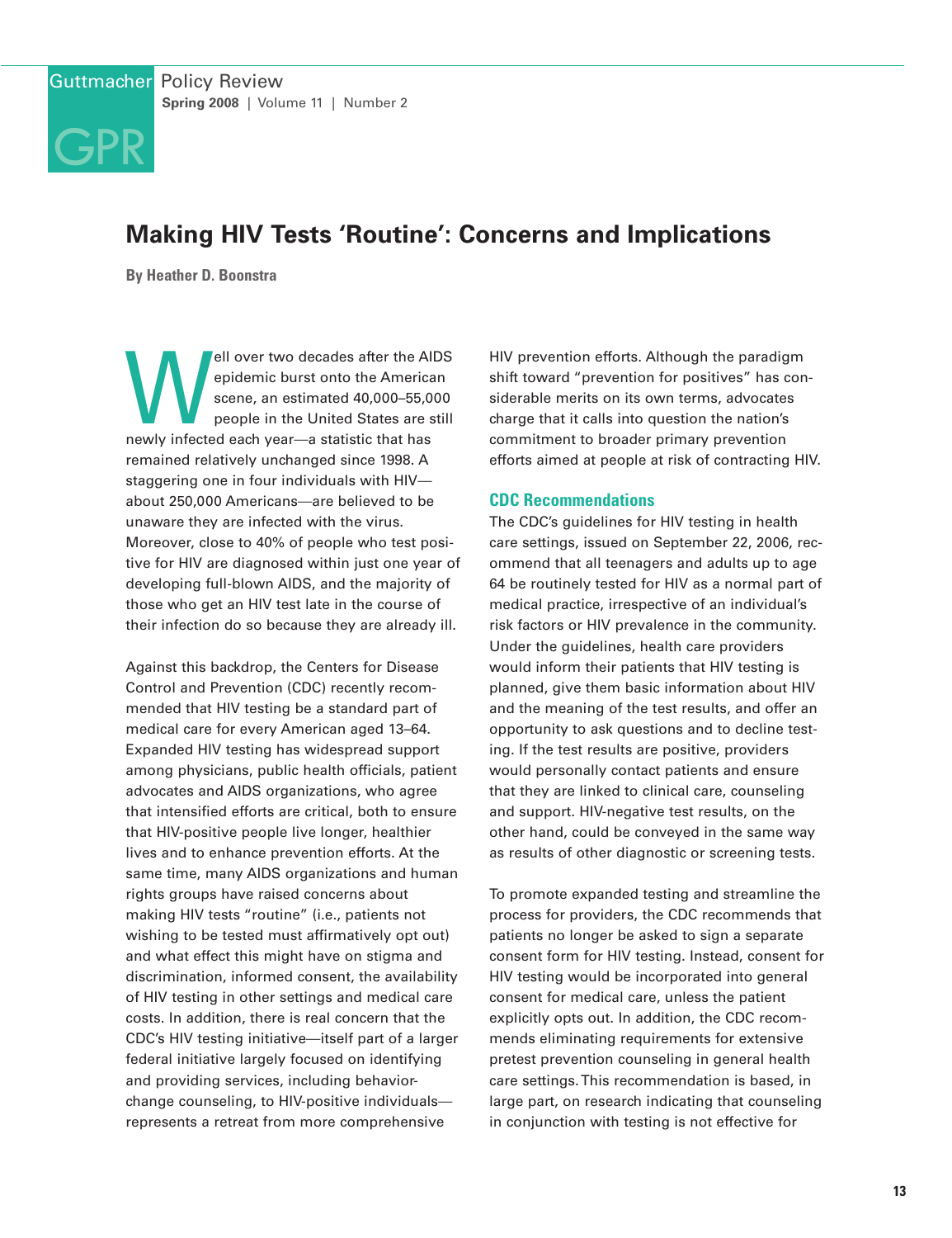behavior change, except among those who actually test positive. It also arises from a concern that some health care providers perceive requirements for prevention counseling as a barrier to offering testing, because of time constraints or discomfort discussing their patients' risk behaviors. According to the CDC, prevention counseling is still an essential part of "comprehensive" HIV prevention efforts and is strongly encouraged in settings in which risk behaviors are routinely assessed, such as in an STD or family planning clinic.

The CDC recommendations for routine HIV testing do not have the force of law, but signal a new standard of care and reflect a worldwide trend toward expanded HIV testing (see box).The guidelines supplement the CDC's 2003 launch of

an initiative entitled "Advancing HIV Prevention: New Strategies for a Changing Epidemic," which itself represented a significant break from the past. Until recently, the CDC mainly targeted its prevention efforts at persons at risk of becoming infected, by providing funding to state and local health departments and community-based organizations for a range of programs aimed at promoting healthy behaviors, including schoolbased programs, peer-to-peer interventions, client-centered counseling and personalized riskreduction strategies. With its new initiative, the CDC shifted its focus from these primary prevention activities for HIV-negative individuals to secondary prevention activities for people living with HIV. The "prevention for positives" initiative consists of four key components: making HIV testing a routine part of medical care, imple-

# **Routine HIV Testing Is a Global Issue**

*As resources and programs devoted to HIV treatment and care have increased globally, so has pressure to expand the availability of HIV testing in developing countries. According to surveys in Sub-Saharan Africa, only about 12% of people who want to be tested are currently able to do so, and the majority of people living with HIV are tested after they already have developed AIDS. In light of this, the World Health Organization (WHO) and the Joint United Nations Programme on HIV/AIDS (UNAIDS) released in May 2007 operational guidance on provider-initiated HIV testing in health facilities. The guidance recommends that HIV testing be a standard part of medical care for all patients attending health facilities in generalized HIV epidemics. With routine testing, all patients would be offered a test, regardless of the reason they came in for care, and tested unless they specifically decline.*

*The guidance from WHO and UNAIDS seeks to ensure that human rights are protected even as governments more aggressively pursue expanded testing. The testing policy acknowledges that implementation of routine HIV testing will depend on the situation in each country, including local epidemiology; the available infrastructure, financial and human resources; the standard of HIV prevention, treatment, care and support; and the existing social, policy and legal frameworks for protection against adverse consequences of HIV testing, such as HIV-related discrimination and violence. Along these lines, the guidance implores governments to "ensure that a supportive social, policy and legal framework is in place to maximize positive outcomes and minimize potential harms to patients."*

*Nevertheless, the implementation of routine HIV testing in resource-poor*

*countries remains difficult and controversial—especially in comparison to the United States. Whereas in industrialized countries, the gradual process of making HIV testing more routine has taken place against a backdrop of access to treatment and care, strong civil institutions and legal protections, these linkages and protections are almost nonexistent in many developing countries. Making HIV testing routine may not be feasible in areas where treatment is lacking, the health system is inadequate, patients are typically disempowered, and stigma and discrimination are widespread. At the same time, the argument for expanded HIV testing may be most compelling in those areas of the world where HIV is spreading throughout the general population. These countries are facing a public health emergency that threatens to damage the very fabric of societies.*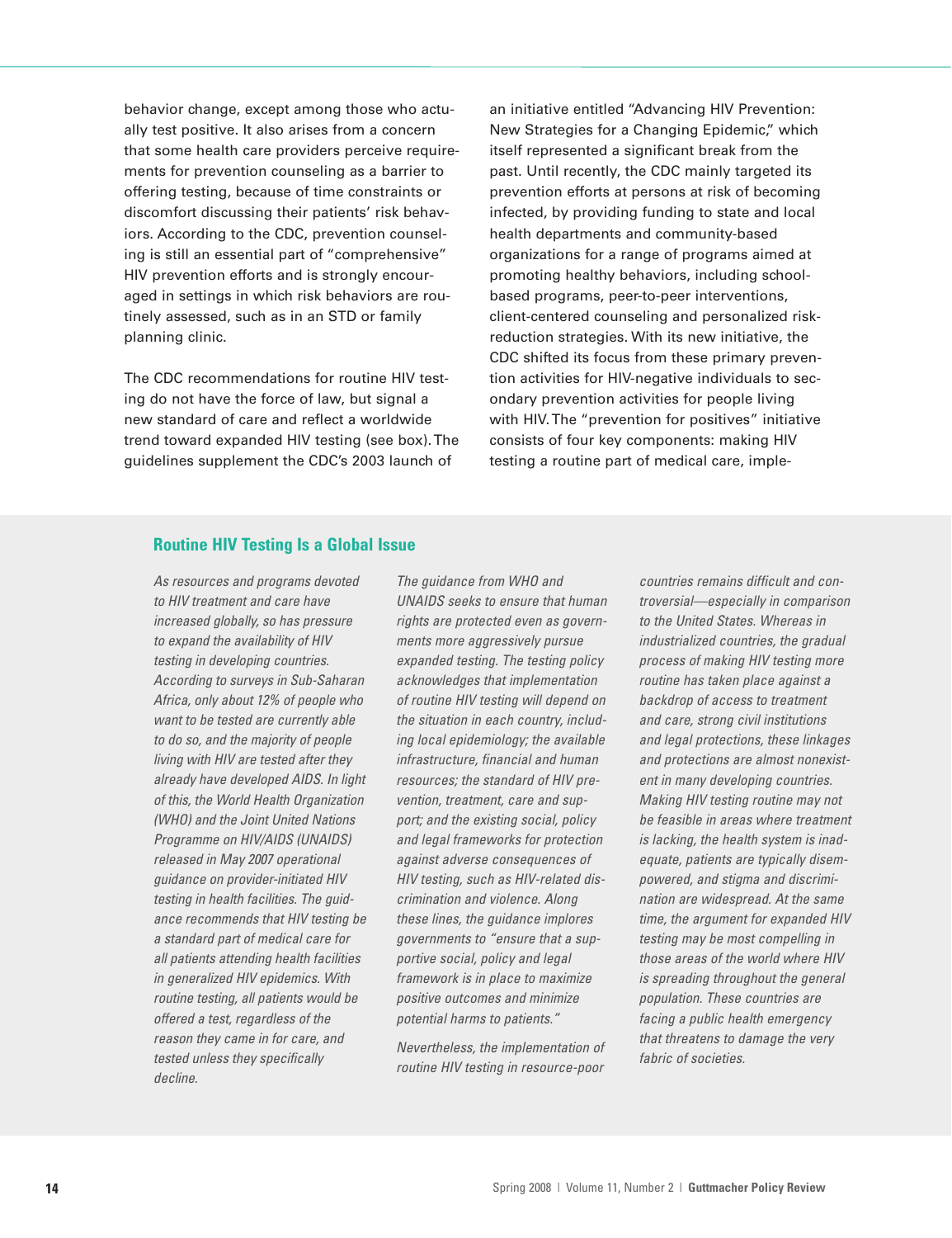menting rapid HIV tests outside medical settings, preventing new infections by working with HIVpositive people and their partners, and decreasing perinatal HIV transmission through routine HIV testing of pregnant women.

#### **Times Change**

Clearly, the AIDS epidemic in the United States is very different today than when the disease was first identified 25 years ago. At a minimum, three major developments have combined to justify, at least to some extent, the new recommendations for routine HIV testing: advances in the treatment of HIV infection; the development of simpler, faster testing technology; and new evidence about the impact of behavior-change counseling among people who are tested and learn their HIV status.

*Availability of antiretroviral treatment.* In the early days of the epidemic, the value of HIV testing was questionable, at best. Because there was no effective treatment for HIV infection, people diagnosed with the

*Perinatal Transmission of HIV in the United States,* the IOM advised that patients be tested unless they refused and recommended eliminating the requirements for pretest counseling and written consent.That same year, the American College of Obstetricians and Gynecologists and the American Academy of Pediatrics backed the IOM recommendations, and in 2001, the CDC modified its guidelines for pregnant women to emphasize HIV testing as a routine part of prenatal care. Indeed, routine testing of pregnant women and treatment for those who are HIVpositive is widely credited with reducing the incidence of HIV in newborns, from approximately 1,650 per year in 1991 to about 200 in more recent years.

*Advent of rapid HIV tests.*The development of new "rapid tests" for HIV shows great promise for expanding HIV testing in both clinical and nonclinical settings. Conventional HIV tests are invasive and slow, taking days or even weeks to

virus would invariably die of AIDS. Moreover, infection carried such stigma that people justifi-

*The AIDS epidemic in the United States is very different today than when the disease was first identified 25 years ago.*

run. Many individuals fail to return for their results: According to the CDC, about one in three individuals

ably shied away from being tested lest they lose their job, insurance and medical care, and be socially ostracized. With the advent of effective treatment in the 1990s, the usefulness of HIV testing became evident, and testing was encouraged for people whose behavior or demographic characteristics placed them at high risk of infection. At the time, patient advocacy groups pushed hard for policies to ensure that tests were undertaken only with specific consent, preferably in writing, and only after counseling, as an extra measure of protection from discrimination.

This approach to HIV testing—based on assessment of an individual's risk—began to shift, however, after it was discovered in 1994 that administering treatment to HIV-positive women during pregnancy greatly reduces the likelihood of perinatal transmission. In 1999, the Institute of Medicine (IOM) first advocated for a national policy of routine testing for pregnant women. In its report, *Reducing the Odds: Preventing*

with positive results using a conventional test do not return to learn their results. Since 2002, six rapid HIV tests have been approved by the Food and Drug Administration.These tests provide results in as little as 10 minutes, and four of them are approved for use outside a traditional laboratory, so they can be offered in nonclinical settings. Not surprisingly, both patients and providers say they prefer rapid HIV tests to conventional tests, and a significant proportion of patients say they would not have been tested that day if the rapid test had not been available.

*New evidence on behavior change.* It has long been assumed that HIV testing itself was an effective prevention strategy.The expectation was that individuals who learned they were HIVpositive would take steps to avoid transmitting the virus to others and that HIV-negative individuals would change their behavior after testing to avoid infection in the future. Research has confirmed that HIV testing is effective for people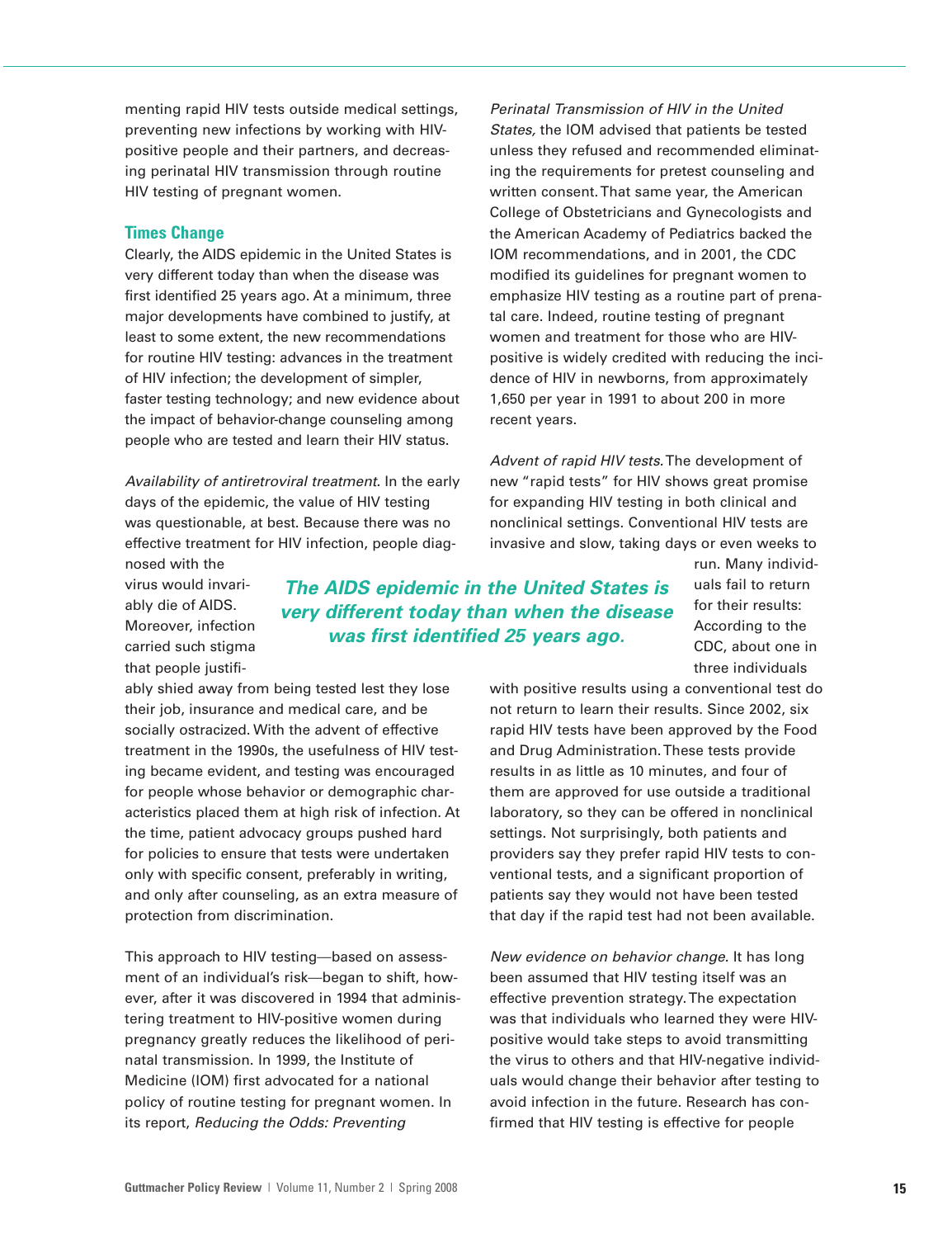living with HIV. According to a 2005 meta-analysis published in the *Journal of Acquired Immune Deficiency Syndromes* comparing HIV-positive individuals aware of their status with HIVpositive individuals unaware of their status, the prevalence of unprotected sex with uninfected partners is substantially reduced (by 68%) after people become aware of their infection.The effectiveness of HIV testing on the behavior of people living with HIV was also considered by an earlier analysis published in the *American Journal of Public Health.*This meta-analysis of 27 studies published between 1985 and 1997 found that after testing, HIV-positive individuals reduce their frequency of unprotected sex and increase their condom use, relative to HIV-negative and untested individuals.

That earlier analysis, however, also looked at the effectiveness of HIV testing on the behavior of HIV-negative individuals, and it showed a different impact. HIV testing, at least as it was implemented in the studies reviewed, did not appear to be an effective intervention for the primary prevention of HIV infection, in that HIV-negative individuals did not reduce their risk behavior after testing relative to untested participants.

## **Concerns with Routine Testing**

Medical, public health, human rights and AIDS organizations have almost universally welcomed the federal government's commitment to expanded testing and early diagnosis. Some prominent AIDS organizations, including the San Francisco AIDS Foundation and amfAR,The Foundation for AIDS Research, also strongly support the concept of routine testing and have endorsed the CDC guidelines. Many groups, however, have serious concerns about the guidelines and, in response, have crafted their own set of 15 principles for expanded HIV testing.The principles were authored by the AIDS Foundation of Chicago, the Center for HIV Law and Policy and Lambda Legal, and they have been endorsed by more than 70 groups, including the AIDS Alliance for Children,Youth and Families, the American Civil Liberties Union, Gay Men's Health Crisis, Human Rights Watch, the National Association of People with AIDS and the National Minority AIDS Council.

Among the most important concerns of many AIDS activists is that routine testing may inadvertently exacerbate stigma and discrimination against people living with HIV. Many Americans still have a high level of discomfort in interacting with people living with HIV. According to a 2008 survey of nearly 5,000 Americans aged 18–44 that was conducted on behalf of amfAR, one in five respondents indicated they would be less than fully comfortable having a close friend who is HIVpositive. Some 60–70% said they would be less than fully comfortable with an HIV-positive person as their doctor, child-care provider or dentist.

Because HIV-related stigma and discrimination are still major problems in the United States, AIDS activists say that HIV testing cannot be treated in the same way as other diagnostic or screening tests. According to David Munar, AIDS Foundation of Chicago's associate director for policy and communication, the emotional and psychological issues ignited by the social stigmatization of HIV infection are "extraordinary." "Although many officials would like to compare HIV screening with screening for cholesterol, heart disease or diabetes, they are not analogous.To make such comparisons is to betray a significant lack of understanding of what living with HIV is like today in America....It is certainly wished by the HIV-positive community that people living with HIV be treated in the same way that any other patient with a chronic medical condition is treated, but the reality is they are not—we are not. HIV infection is different."

Another major concern arises from the fact that many men and women with HIV are among society's most vulnerable individuals. AIDS activists are especially concerned that in the absence of pretest counseling and written consent, routine testing may inadvertently pave the way for lower-quality or unethical testing programs.The CDC recommendations explicitly state that testing must be voluntary and undertaken only after patients have been provided adequate, appropriate information, and that patients should be offered the opportunity to ask questions and to decline testing. Nevertheless, it is easy to imagine that in a busy clinic, harried doctors could take shortcuts. Activists fear that testing could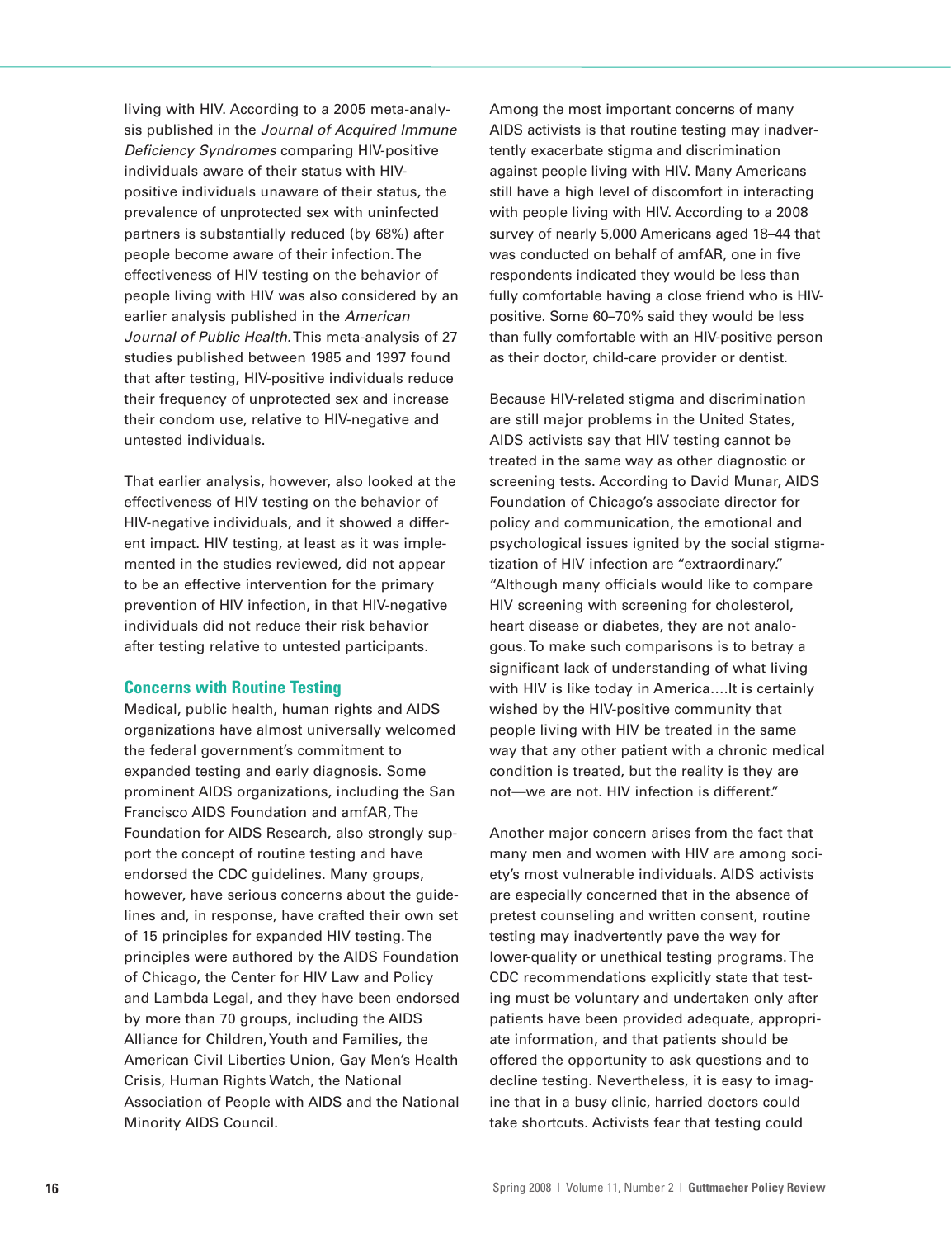become so routine, with the information provided prior to the testing so cursory, that patients may not receive adequate information about the meaning of their test results or even be aware that they have the right to opt out. AIDS activists also criticize the CDC's routine testing model as insufficient for reaching people who are infected but have little or no contact with the health care system.The fact remains that many people tested late in the course of their infection (within a year of developing AIDS) also lack regular access to health care. Compared with those who had their first positive test at least five years before developing AIDS, those who tested late are more likely to be young and black or Hispanic and to have been exposed to HIV through heterosexual contact, and less likely to have a high

school diploma. According to activists, routine testing is simply not suitable for all settings, popula-

tions and clinical contexts, and should be accompanied by testing opportunities through community-based and other outreach programs that are tailored to patients' needs.

Finally, AIDS activists question who will bear the cost of routine HIV testing. Whereas a conventional HIV blood test can cost as little as \$5, new rapid tests by finger prick or oral swab could cost \$15 or more. This is a concern for the large and ever-rising numbers of uninsured Americans. But even many people who have coverage would be burdened with the cost of the test.Theoretically, Medicaid reimburses for HIV testing if it is considered medically necessary, but few states have a specific policy for reimbursement of HIV testing in health care settings, regardless of an individual's risk factors. Moreover, as of February 2007, only three insurers had announced plans to support the CDC's recommendations with updated clinical bulletins for reimbursement.

### **Reinvigorating HIV Prevention**

Since the release of the CDC guidelines, a number of cities and states have taken a second look at their HIV testing policies and practices. In May 2006, for example, San Francisco's

Department of Public Health eliminated requirements for written consent and pretest prevention counseling in its public medical clinics and hospitals.The shift in policy had an almost immediate impact on the number of people tested. Between June and December 2006, the monthly rate of HIV tests increased by one-third and the number of people who tested positive per month increased by 50% after the change in policy.

Because the CDC's recommendations do not have the force of law, however, testing practices in many parts of the country may be slow to change. Policies in some states requiring written consent or extensive pretest counseling will need to be changed, which may be easier in some states than others. Another question is

*'Increasing HIV testing is necessary, but not sufficient, for stemming the AIDS epidemic.'*

how quickly rapid testing technology—a key component of routine testing—will be widely available

and utilized across the country. According to a survey conducted by the National Alliance of State andTerritorial AIDS Directors of 31 CDCfunded health departments across the nation, only 42% used rapid tests in 2006; that proportion has grown slowly since and is expected to reach only 60% this year. One key component, of course, is cost. Some hospitals and medical centers have been offering rapid tests for free, thanks to government funding and support from companies that sell them. CDC officials acknowledge, however, that additional resources to support implementation of HIV testing are unlikely.

Over and above these implementation challenges, however, AIDS advocates question what impact the CDC's initiative may have on broader primary prevention efforts aimed at people at risk of contracting HIV but not yet infected. "Increasing HIV testing is necessary, but not sufficient, for stemming the AIDS epidemic," says Judy Auerbach, deputy executive director for science and public policy at the San Francisco AIDS Foundation. "Testing should not be regarded as the sole strategy for HIV prevention. Rather, it has to be viewed as one part of a comprehensive